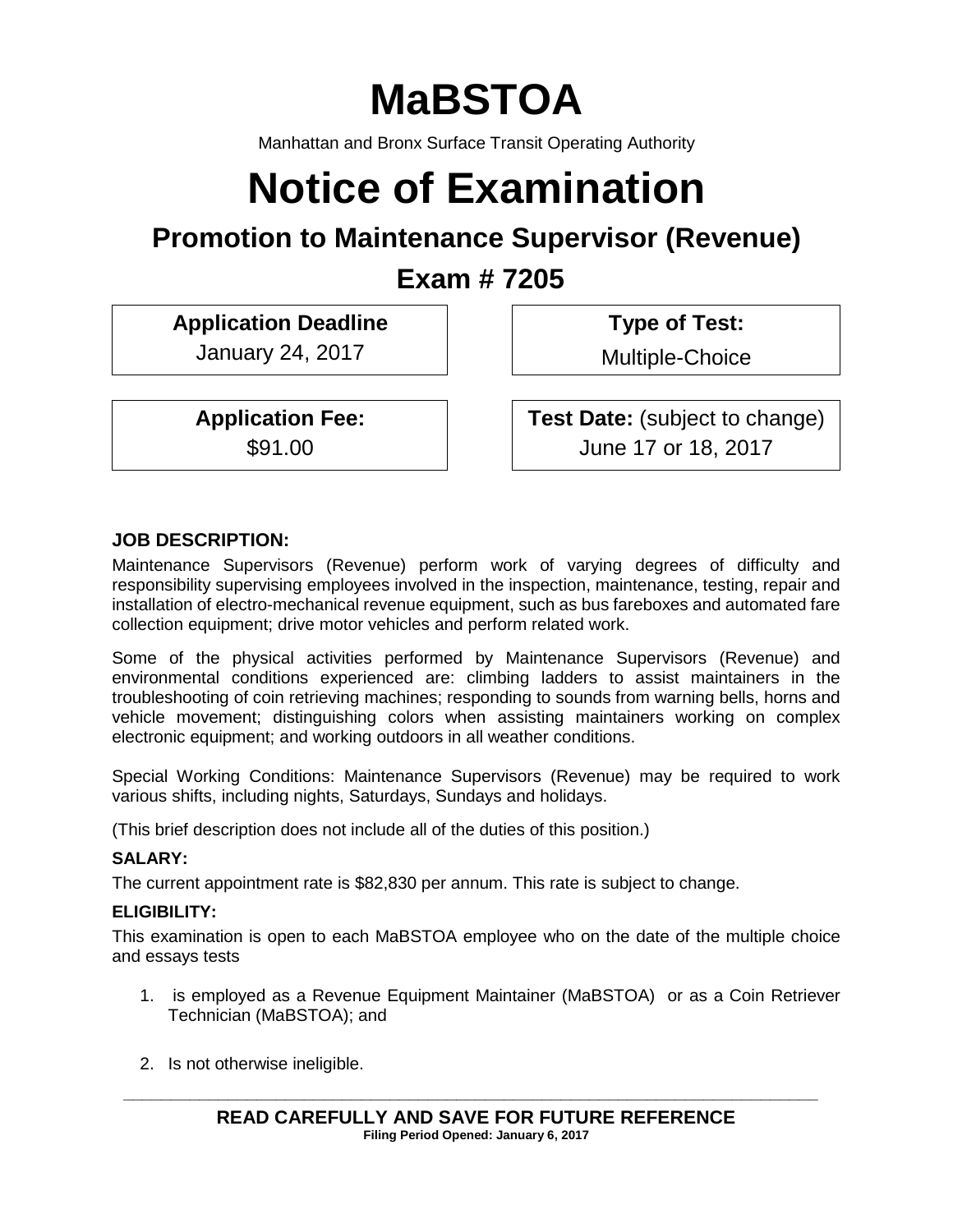#### **ELIGIBILITY:** (Continued)

If your do not know if you are eligible, check with **your department's Human Resource Representative**. You may be given the test before we verify your eligibility. You are responsible for determining whether or not you meet the eligibility requirements for this examination prior to submitting the application. If you are marked "Not Eligible", your application fee will not be refunded and you will not receive a score.

#### **This examination is not open to employees of New York City Transit or to employees of other MTA agencies.**

#### **REQUIREMENTS TO BE PROMOTED:**

**Probationary Period:** To be promoted from the eligible list resulting from this examination, you must have completed your probationary period in eligible title as indicated in the "Eligible to Take Examination" section above.

**Driver License Requirement**: At the time of promotion you must possess: A Class B Commercial Driver License (CDL) valid in the State of New York with a passenger endorsement and no restrictions. This CDL license must be maintained for the duration of your employment. If you have serious moving violations, a license suspension or an accident record you may be disqualified.

**Drug Screening Requirement:** You must pass a drug screening to be appointed.

#### **HOW TO SUBMIT AN APPLICATION AND PAY THE APPLICATION FEE:**

**You must apply online** for this examination **by the last day of the application period** unless you are requesting a Fee Waiver. Applicants who wish to request a Fee Waiver should refer to the "How to Submit an Application When Requesting a Fee Waiver" section below.

**Application Fee:** This fee is generally not refundable. Under special circumstances, you may be entitled to a refund. You should refer to the Department of Citywide Administrative Services (DCAS) Exam Regulations to determine if you are entitled to a refund prior to requesting a refund. You can refer to the bottom of the last page of this Notice of Examination for instructions on how to obtain a copy of the DCAS Exam Regulations.

#### **Online Applications:**

- **1.** Apply using the "BSC" employee portal at: [www.mtymta.info](http://www.mtymta.info/) by the last day of the application period.
- **2.** You must pay the application fee via payroll deduction. Applicants who request a fee waiver must apply by mail.
- **3.** You will be given a confirmation number after you submit your *Application* and authorize the payroll deduction.

Computers with internet access are available on a limited basis at branches of the New York Public Library, the Brooklyn Public Library and the Queens Library to patrons with a valid library card.

**\_\_\_\_\_\_\_\_\_\_\_\_\_\_\_\_\_\_\_\_\_\_\_\_\_\_\_\_\_\_\_\_\_\_\_\_\_\_\_\_\_\_\_\_\_\_\_\_\_\_\_\_\_\_\_\_\_\_\_\_\_\_\_\_\_\_\_\_\_\_**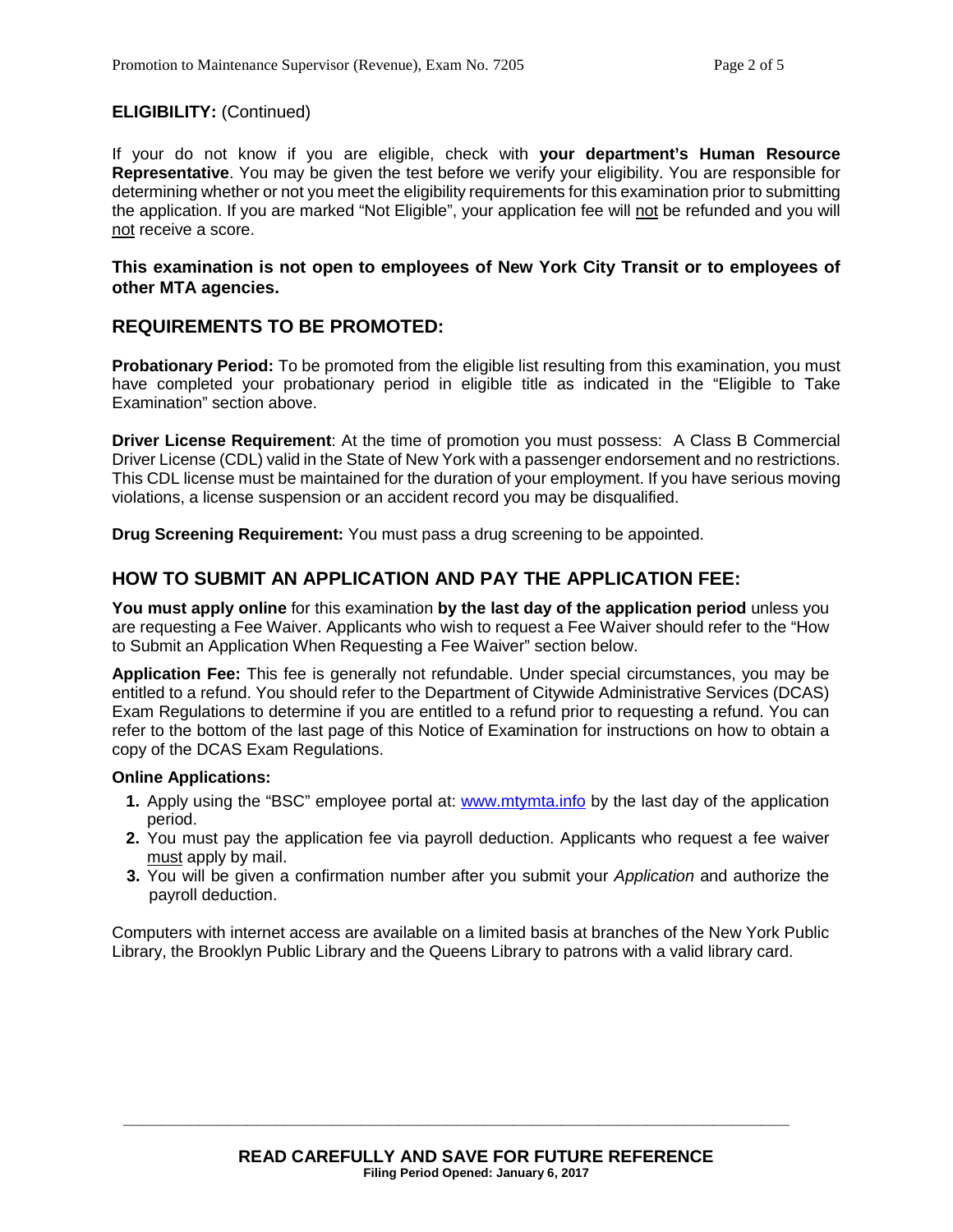### **HOW TO SUBMIT AN APPLICATION WHEN REQUESTING A FEE WAIVER:**

Applicants who wish to request a Fee Waiver must obtain an *Application* in person at the MTA New York City Transit Exam Information Center as indicated below and must submit the *Application* by mail to the address in the Correspondence section below **by the last day of the application period**.

MTA New York City Transit will not accept applications in person. Additional information on requesting an application fee waiver is available with the *Application*.

**MTA New York City Transit Exam Information Center**: Open Monday through Friday, from 9 am to 3 pm, in the lobby at 180 Livingston Street, Brooklyn, New York. Directions: take the A, C, F or R trains to the Jay Street-Metro Tech Station, or the 2 or 3 train to the Hoyt Street Station.

#### **ADMISSION LETTER:**

An *Admission Letter* will be mailed to you about 10 days before the date of the multiple-choice test. If you do not receive an *Admission Letter* at least 4 days before the multiple-choice test date, you may obtain a duplicate letter at the MTA Exam Information Center (as indicated above). A paper copy of the *Admission Letter* is your ticket for admission to the test.

Employees **must** keep their official mailing address **up to date**. Only the address on file with the MTA Business Service Center will be used to mail correspondence, including the Admission Letter.

#### **THE TEST:**

You will be given a multiple-choice test. A score of at least 70 is required to pass this test. Your score on this test will determine 90% of your final score. Your seniority will determine the remaining 10%. You must pass the test to have your seniority credited. Your seniority score will be 70 plus 3 points for each year of service with MaBSTOA. Your service will be credited through the date of the test, up to minimum of 10 years. Partial seniority credit will be given for each day of eligible service. Ties resulting from identical scores will be broken in an equitable manner to be determined by the NYC Transit Personnel Testing, Selection & Classification Unit.

The written multiple-choice test may include questions on: the ability to exercise supervision and to apply supervisory methods and practices in accordance with the Authority rules and regulations; the repair, maintenance, inspection, and construction of various plant and equipment and structures used in MaBSTOA depots and other facilities with emphasis on the carpentry, electrical, masonry, plumbing, heating, ventilation, air conditioning and mechanical trades; safe work practices, including basic first aid; interpreting drawings and making relevant shop or trade mathematical calculations; keeping records and preparing required reports; and other related areas.

#### **TEST ADMINISTRATION GUIDELINES:**

**Warning:** You are not permitted to enter the test site with cellular phones, beepers, pagers, cameras, portable media players, or other electronic devices. Calculators are permitted: however, they must be hand-held, battery or solar powered numeric only. Calculators with functions **other than** addition, subtraction, multiplication and division are prohibited. Electronic devices with an alphabetic keyboard or with word processing or date recording capabilities such as planners, organizers, etc. **are prohibited**. Electronic devices with an alphabetic keyboard or with word processing or data recording capabilities such as planners, organizers, etc. are prohibited. If you use any of these devices in the building at any time before, during or after the test, you may not receive your test results, your test score may be nullified, and your application fee will not be refunded. You may not have any other person, including children, present with you while you are being processed for or taking the test and no one may wait for you inside of the test site while you are taking the test.

**\_\_\_\_\_\_\_\_\_\_\_\_\_\_\_\_\_\_\_\_\_\_\_\_\_\_\_\_\_\_\_\_\_\_\_\_\_\_\_\_\_\_\_\_\_\_\_\_\_\_\_\_\_\_\_\_\_\_\_\_\_\_\_\_\_\_\_\_\_\_\_\_**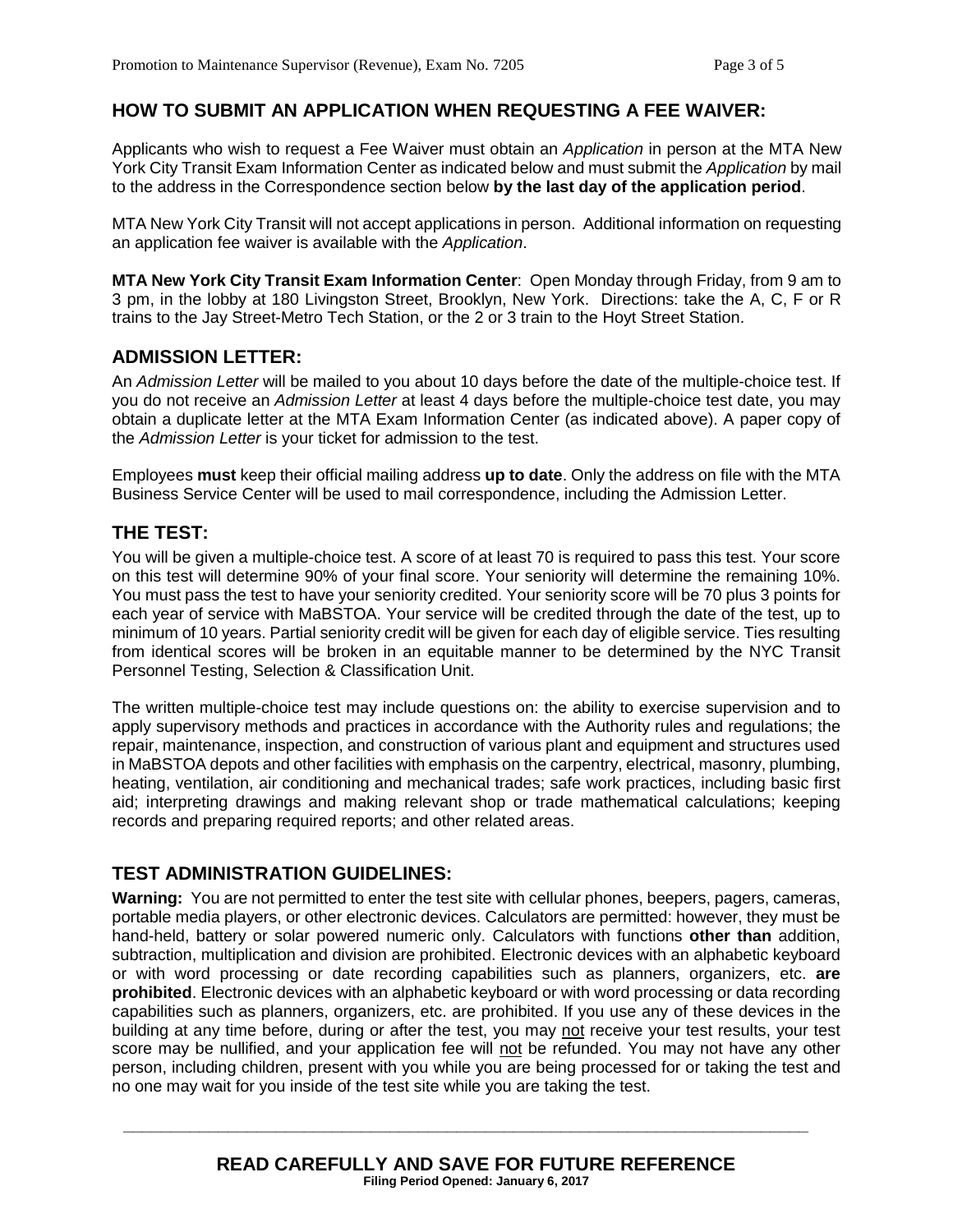# **TEST ADMINISTRATION GUIDELINES (Continued)**

Leaving: You must leave the test site once you finish the test. If you leave the test site after being fingerprinted but before finishing the test, you will not be permitted to re-enter. If you disregard this instruction and re-enter the test site, you many not receive your test results, your test score may be nullified, and your application fee will not be refunded.

#### **Proof of Identity:**

You must present your MTA New York City Transit employee ID when you arrive to take the test.

#### **THE TEST RESULTS:**

If you pass the multiple-choice test and are marked eligible, your name will be placed in final score order on an eligible list and you will be given a list number. You will be notified by mail of your test results and will be considered for promotion when your name is reached on the eligible list. All promotions are subject to pre-promotion evaluations.

#### **SPECIAL ARRANGEMENTS:**

**Late Filing:** Consult with your department's **Human Resources Representative** to determine the procedure for filing a late application if you meet one of the following conditions:

- 1. You are absent from work for at least one-half of the application period and are unable to apply for reasons such as vacation, sick leave or military duty; or
- 2. You become eligible after the above application period but on or before the first date of the test.

#### **Make-up Test:**

You may apply for a make-up test if you cannot take the test on the regular test date for any of the following reasons:

- 1. Compulsory attendance before a public body;
- 2. On-the-job injury or illness;
- 3. Absence for one week following the death of spouse, domestic partner, parent, sibling, child or child of a domestic partner;
- 4. Absence due to ordered military duty;
- 5. A clear error for which MTA NYC Transit is responsible; or
- 6. A temporary disability, pregnancy-related, or child-birth-related condition preventing you from taking the test.

To request a make-up test, mail your request with your documentation of special circumstances to the address found in the "Correspondence Section" below no later than one week prior to your scheduled test date or make the request within 90 days following termination of your military duty.

### **CORRESPONDENCE SECTION:**

**Change of Contact Information:** It is critical that you keep your employee contact information (telephone number, mailing address and/or email address) current with MTA New York NYC Transit. You may miss important information about your exam(s) or consideration for promotion, including important information that may require a response by a specified deadline, if we do not have your correct contact information. All changes to your employee contact information should be made through the MTA Business Service Center (BSC) via the employee portal at [http://www.mymta.info.](http://www.mymta.info/)

**\_\_\_\_\_\_\_\_\_\_\_\_\_\_\_\_\_\_\_\_\_\_\_\_\_\_\_\_\_\_\_\_\_\_\_\_\_\_\_\_\_\_\_\_\_\_\_\_\_\_\_\_\_\_\_\_\_\_\_\_\_\_\_\_\_\_\_\_\_\_\_\_\_**